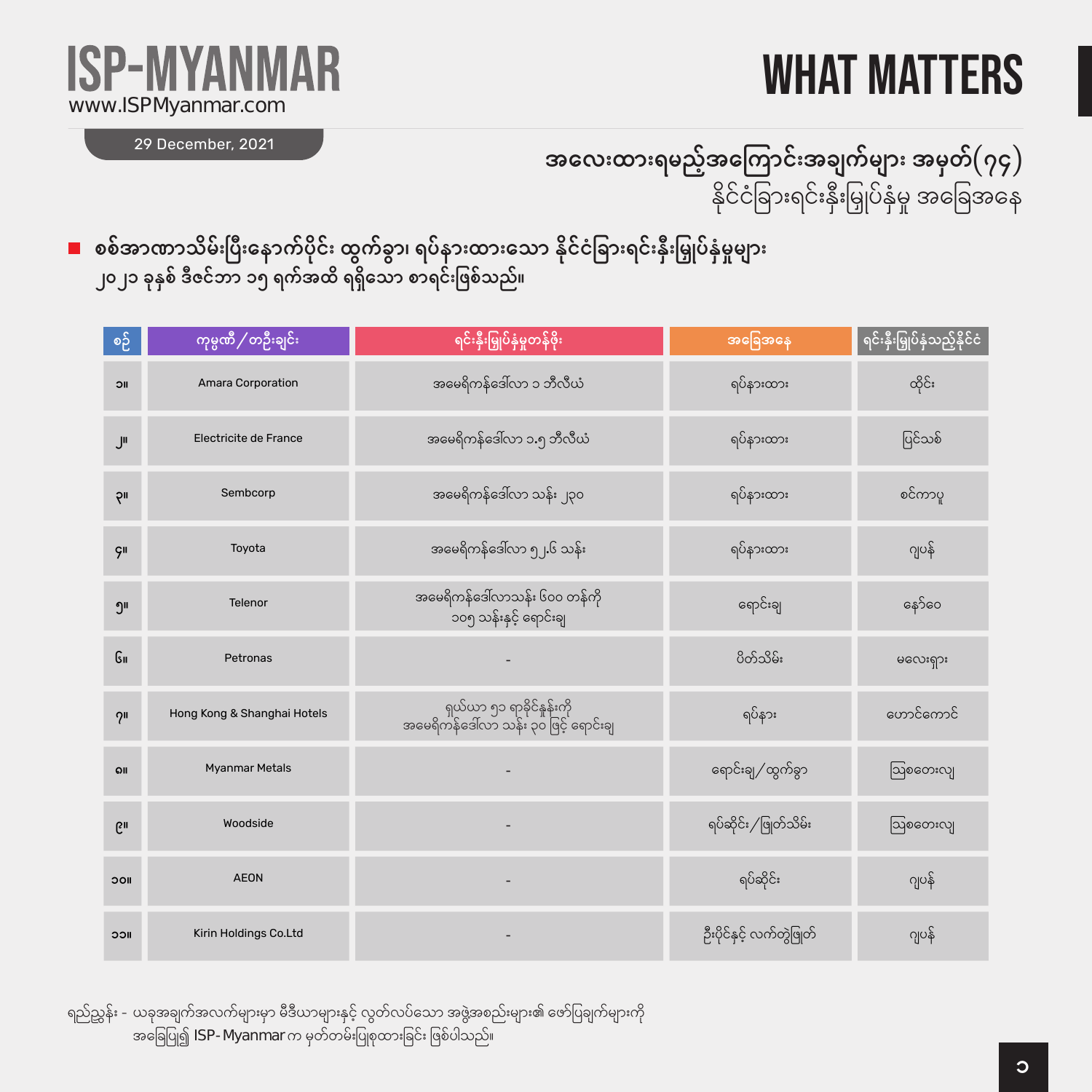#### WHAT MATTERS



29 December, 2021

#### အလေးထားရမည့်အကြောင်းအချက်များ အမှတ် $(\eta \varsigma)$ နိုင်ငံခြားရင်းနှီးမြှုပ်နှံမှု အခြေအနေ

စစ်အာဏာသိမ်းပြီးနောက်ပိုင်း ထွက်ခွာ၊ ရပ်နားထားသော နိုင်ငံခြားရင်းနှီးမြှုပ်နှံမှုများ ၂၀၂၁ ခုနှစ် ဒီဇင်ဘာ ၁၅ ရက်အထိ ရရှိသော စာရင်းဖြစ်သည်။

| စဉ် | ကုမ္ပဏီ / တဦးချင်း                                                   | ရင်းနှီးမြှုပ်နှံမှုတန်ဖိုး   | အခြေအနေ                 | ရင်းနှီးမြှုပ်နှံသည့်နိုင်ငံ |
|-----|----------------------------------------------------------------------|-------------------------------|-------------------------|------------------------------|
| ၁၂။ | Lim Kaling                                                           |                               | ဦးပိုင်နှင့်လက်တွဲဖြုတ် | စင်ကာပူ                      |
| ၁၃။ | KOI Bubble Tea Shop                                                  |                               | ပိတ်သိမ်း               | ထိုင်ဝမ်                     |
| oçı | <b>Auntie Anne</b>                                                   |                               | ပိတ်သိမ်း               | အမေရိကန်                     |
| ၁၅။ | Bridgestone                                                          |                               | ရပ်ဆိုင်း               | ဂျပန်                        |
| ၁၆။ | Metro                                                                |                               | ရပ်ဆိုင်း               | ဂျာမနီ                       |
| ၁၇။ | <b>British American Tobacco Ltd</b>                                  |                               | ရပ်ဆိုင်း / ထွက်ခွာ     | အင်္ဂလန်                     |
| ၁၀။ | Kempinski Hotel                                                      |                               | ရပ်ဆိုင်း / ထွက်ခွာ     | ဂျာမနီ                       |
| ၁၉။ | Adani Groups                                                         | အမေရိကန်ဒေါ်လာ သန်း ၂၉၀ ကျော် | ရပ်ဆိုင်း / ထွက်ခွာ     | အိန္ဒိယ                      |
| Jon | <b>Pandaw River Cruises</b>                                          |                               | ရပ်ဆိုင်း / ထွက်ခွာ     | စကော့တလန်                    |
| ၂၁။ | Action Collaboration Transformation<br>(H&M, Zara, Primark, Inditex) |                               | ရပ်ဆိုင်း               | နိုင်ငံစုံ                   |

ရည်ညွှန်း - ယခုအချက်အလက်များမှာ မီဒီယာများနှင့် လွတ်လပ်သော အဖွဲ့အစည်းများ၏ ဖော်ပြချက်များကို အခြေပြု၍ ISP-Myanmar က မှတ်တမ်းပြုစုထားခြင်း ဖြစ်ပါသည်။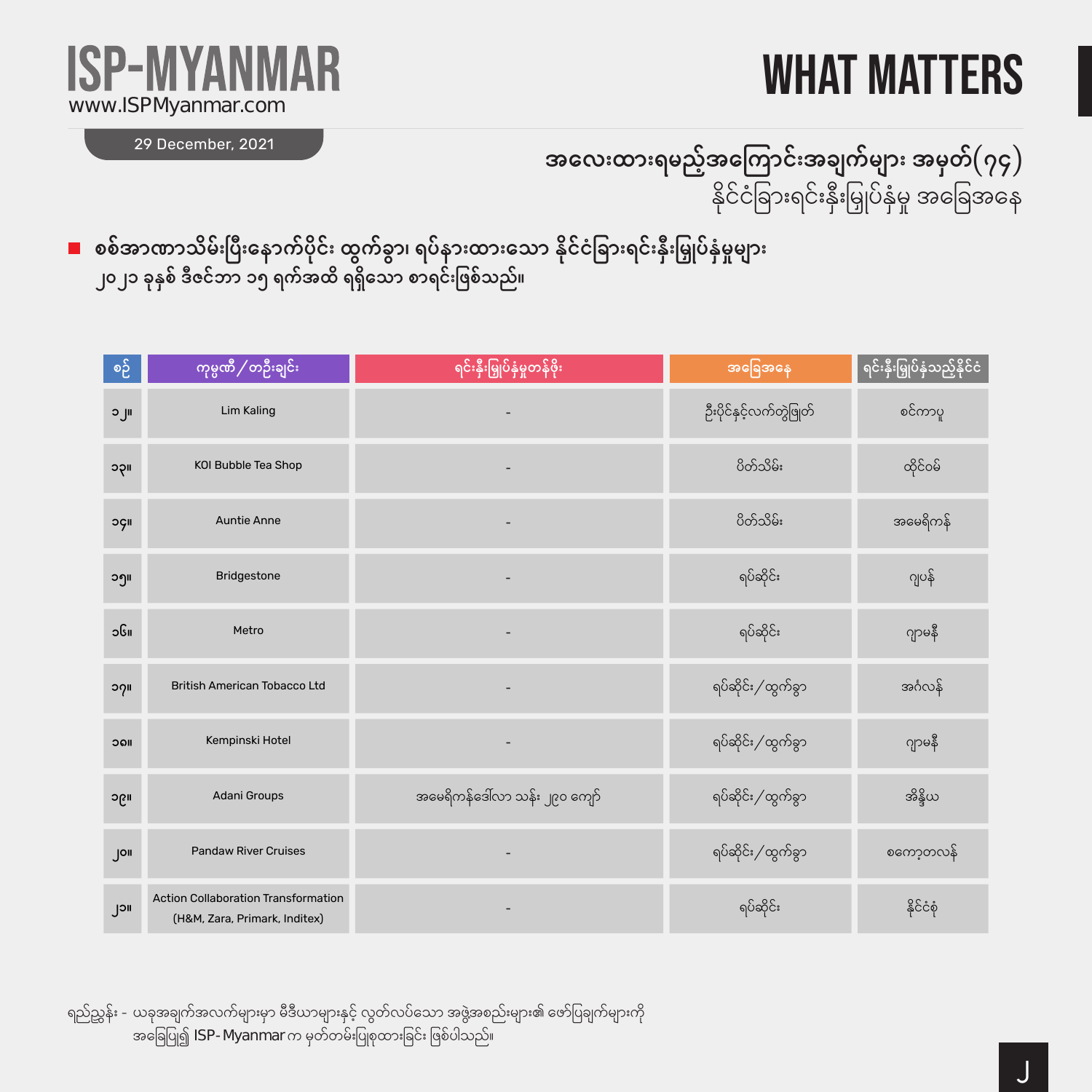### what matters

# w.ISPMyanmar.com

29 December, 2021

အလေးထားရမည့်အကြောင်းအချက်များ အမှတ် $(\eta \varsigma)$ နိုင်ငံခြားရင်းနှီးမြှုပ်နှံမှု အခြေအနေ





အွန်လိုင်းစနစ်ဖြင့် မှတ်ပုံတင်သော ကုမ္ပဏီများ မှတ်ပုံတင်မှုသည် အာဏာသိမ်းပြီးနောက်ပိုင်း ဇွန်တွင် ပြန်တက်ခဲ့သော်လည်း ်ကြေးကြောင့်ကြောင်းကြောင်းကို ထိုးသို့သို့သော အလေးကြောင်းနေခဲ့ပြစ်သည်။ နိုဝင်ဘာ ဒုတိယပတ်က ဖော်ပြခဲ့သော **အလေး** ထားရမ**ည့် အကြောင်းအချက်များ အမှတ်-၅၈** နှင့် နိူင်းယှဉ်ပါက ၂၀၂၁ ခုနှစ် ဩဂုတ်တွင် မှတ်ပုံတင်သည့် ကုမ္ပဏီအရေအတွက် ထပ်မံကျဆင်းသွားခဲ့သည်။ ဩဂုတ်တွင် ကုမ္ပဏီပေါင်း ၃၆၀ သာ မှတ်ပုံတင်ခဲ့တာကြောင့် ဇူလိုင်နှင့် နိူင်းယှဉ်ပါက ၇၃ ခု လျော့ နည်းခဲ့သည်။ အာဏာမသိမ်းခင် ဇန်နဝါရီ နှင့် နိူင်းယှဉ်ပါက ဩဂုတ်တွင် ကုမ္ပဏီမှတ်ပုံတင်မှု လေးဆနီးပါး ကျဆင်းသွားခဲ့သည်ကို တွေ့ရသည်။